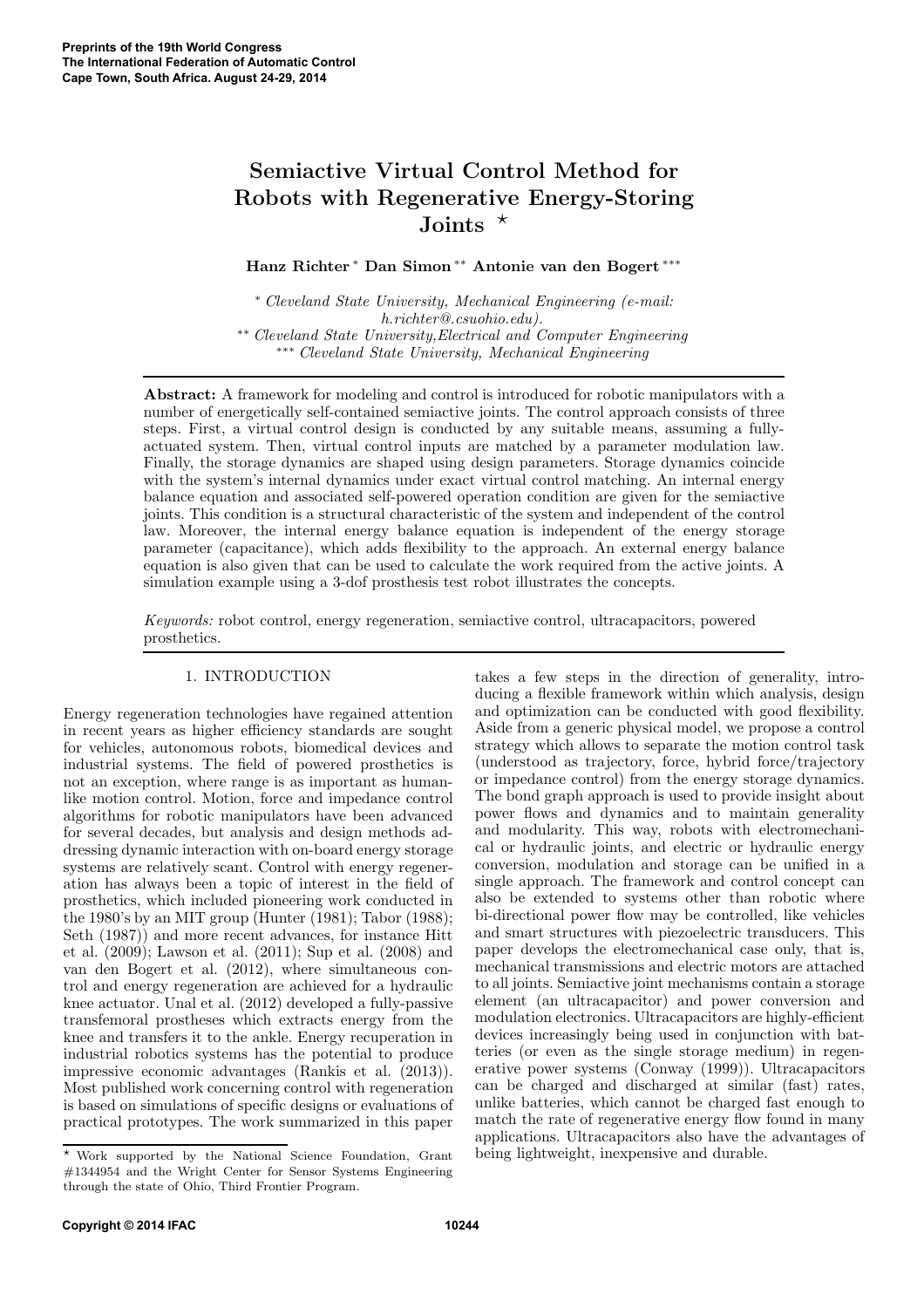

Fig. 1. Robotic manipulator configuration.



## Fig. 2. Schematic of active and semi-active joints. 2. MATHEMATICAL MODEL AND ASSUMPTIONS

The general arrangement consists of a robotic manipulator in an open-chain configuration having  $n$  degrees of freedom (joints). The first  $n - m$  joints, including the base joint, are assumed to be fully-actuated, while the remaining m joints are semi-actuated, as shown in Fig. 1. Torque (or force, as applicable) is applied to rotary (prismatic) joints by a set of joint mechanisms (JM) attached to each joint. A *fully-actuated* joint mechanism (JM) exchanges mechanical power with the robot and with an external source. Power transfer from the external source is described by a pair of variables, effort and flow, whose product equals power. The force or moment output of a fully-actuated JM is controlled by commanding changes to one of the 2 power variables. For example, a fully-actuated JM with an electric motor is controlled by commanding either the motor voltage or current. In contrast, a *semiactive* JM only exchanges mechanical power with the robot. Semiactive JMs are composed only of ideal power converters, energystoring and dissipative elements. Moreover, the output of a semiactive JM is controlled by modulating of one or more of its internal parameters, and modulation itself is assumed to require zero or negligible power. For example, the power required to adjust the duty cycle of an electronic converter is considerably smaller than load power. The bond graph formalism is used to model JMs without regard to the nature of their physical components (electrical, mechanical, hydraulic, etc.). A half-arrow indicates bidirectional power flow, while a full-arrow indicates information flow at zero power. Following customary conventions, power flows in the direction of the half-arrow when the product of the effort and flow variables associated to that bond is positive. Figure 2 illustrates the above concepts. Standard dynamic equations are assumed for the robotic manipulator alone (without JMs), that is:



Fig. 3. Schematic of inline (electromechanical example) and crank-slider (hydraulic example) joints.

$$
D(q)\ddot{q} + C^o(q, \dot{q})\dot{q} + \mathcal{R}^o(q, \dot{q}) + g^o(q) = \tau \tag{1}
$$

where q is an n–vector of joint displacements,  $D(q)$  is the inertia matrix,  $C^{o}(q, \dot{q})$  is a matrix accounting for centripetal and Coriolis effects,  $\mathcal{R}^o(q, \dot{q})$  is a general damping term,  $g^{\circ}(q)$  is the gravity vector and  $\tau$  is the vector of forces or moments applied at the joints. The JM is assumed to be a one-port passive system, where the port variables are  $\tau_j$  and  $\dot{q}_j$ . Each JM contains a purely mechanical stage composed of a transmission element, inertial elements and frictional elements. The output port of this stage is connected to a power conversion element such as an electric motor/generator, or a hydraulic cylinder or pump. An energy storage device, inertial and dissipative elements and additional passive elements intended for modulating control are connected after the power conversion element. The bond graph of Fig. 3 (bottom) captures a wide class of mechanical input stages. Transmissions such as gear trains and crank-slider mechanisms are readily incorporated after finding the applicable velocity ratio function  $n(q_i)$ . For instance,  $n(q_i)$  for a gear train is some constant, and  $n(q_i)$  for the slider-crank mechanism depends on  $cos(q_i)$ . It is assumed that  $n(q_i)$  is a non-singular kinematic transformation between  $\dot{q}_i$  and the input speed of the power conversion element. Without loss of generality, we assume  $n(q_i) > 0$  for all  $q_i$  in the design range of the JM. The inertial and frictional elements  $m_i$  and  $b_i$  are assumed to be quantities reflected to the output of the transmission. In the hydraulic piston example of Fig. 3,  $m_i$  is the mass of the piston, while  $b_i$  is a viscous friction coefficient associated with linear motion of the piston. In the gear transmission example,  $m_i$  and  $b_i$  are the moment of inertia and viscous damping of the gear train and motor reflected to the motor shaft side.

In what follows, it is then assumed that the mechanical stage of the JM can be described by the bond graph of Fig. 3. It is convenient to absorb the inertial, workless and damping terms of the mechanical stage into the manipulator dynamics.  $T_j$  is found by conventional methods or from the bond graph as

$$
-T_j = \tau_j = -m_j n_j^2 (q_j) \ddot{q}_j - b n_j^2 (q_j) \dot{q}_j -m_j n_j (q_j) \frac{d n_j (q_j)}{d q_j} \dot{q}_j^2 - n_j (q_j) F_j
$$
(2)

while robot dynamics for the  $j$ -th coordinate are given by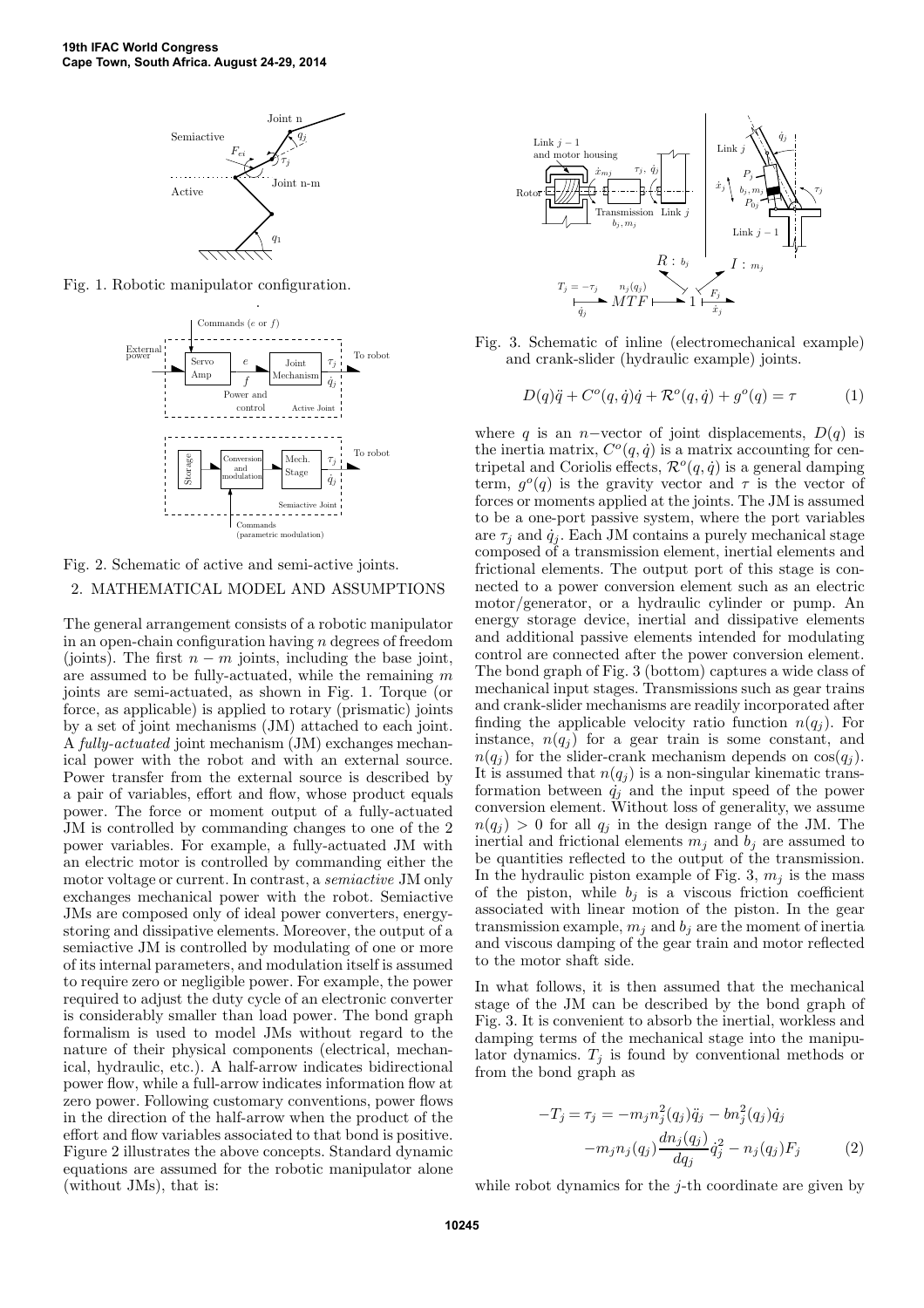

Fig. 4. Schematic and bond graph of conversion, modulation and storage elements in the electromechanical semiactive JM

$$
\sum_{i=1}^{n} D_{ji}(q_i)\ddot{q}_j + \sum_{i=1}^{n} C_{ji}(q_i, \dot{q}_i)\dot{q}_j + \mathcal{R}_j + g_j(q_j) = \tau_j \quad (3)
$$

The inertial and frictional terms in Eq. 2 are directly incorporated into robot dynamics by adding  $m_j n_j^2(q_j)$ and  $bn_j^2(q_j) \dot{q}_j$  to the j-th diagonal entries of  $D(q)$  and  $\mathcal{R}_j$ , respectively. The quadratic term is factored as  $m_j n_j(q_j) \frac{dn_j(q_j)}{dq_j}$  $\frac{d_{i}q_{i}(q_{j})}{dq_{j}}\dot{q}_{j}^{2} = c_{j}(q_{j},\dot{q}_{j})\dot{q}_{j}, \text{ and } c_{j}(q_{j},\dot{q}_{j})$  is added to the j-th diagonal entry of  $C(q, \dot{q})$ . This defines a set of augmented dynamic matrices  $M(q)$ ,  $C(q)$ ,  $\mathcal{R}$  and  $g(q)$  =  $g^{\circ}(q)$ . It is readily shown that  $M(q)$  and  $C(q, \dot{q})$  retain the fundamental properties of passivity, skew-symmetry and linear parameterization (Spong et al. (2006)). Note that the nomenclature introduces opposite signs for the torque applied to the robotic link and that applied to the joint mechanism, that is,  $\tau_j = -T_j$ . Accordingly,  $T_j \dot{q}_j > 0$ indicates that mechanical energy is being transferred to the JM at the expense of robot energy, that is,  $\tau_j \dot{q}_j$  will be negative (regeneration mode). Conversely,  $T_j \dot{q}_j < 0$ corresponds to the driving mode.

## *2.1 Conversion, Modulation and Storage*

The output of the mechanical stage is connected to a primary power conversion element. Converted energy may be hydraulic, electric or again mechanical. Energy transfer from the converter to a compatible storage element (accumulator, capacitor or flywheel) is modulated by the converter itself or by additional elements. In this paper we focus on a DC motor/generator as the primary converter and an ultracapacitor as the storage medium. An ideal element known in the bond graph terminology as *modulated transformer* is installed between the DC machine and the ultracapacitor to control energy flow to and from the storage element through parameter  $r_i$ . The proposed approach relies on the availability of a four-quadrant (4Q) or bidirectional power modulation devices. Commercial electronic converters realize this function, and a hydraulic version of a 4Q transformer has also been developed (Vael et al. (2001)). Figure 4 shows the arrangement considered in this paper. The motor armature resistance is  $R_{ai}$ , while the additional  $R_{s,i}$  is added intentionally. An additional transformer modulated by  $s_i$  controls power flow into the additional series resistance, and it may be just a switch. Thus,  $r_i$  and  $s_i$  are assumed to be adjustable at will (at least in some interval). The ideal transformers instantaneously enact any commanded ratio between the effort

variables at the ports. Since they are power-conserving, the reciprocal ratio must hold for the flow variables. Deviations from ideality are discussed in the conclusions section. From Fig. 4, the following port relationship can be obtained for the conversion stage of the electromechanical JM:

$$
F_j = \frac{\alpha_j}{R_j} \left( a_j \dot{q}_j - \frac{r_j}{C_j} y_j \right) \tag{4}
$$

where  $\alpha_i$  is the torque (and back-emf) constant of the DC machine,  $a_j = \alpha_j n_j(q_j)$ ,  $R_j = R_{aj} + s_j^2 R_{sj}$ ,  $y_j$  is the electrical charge and  $C_j$  is the capacitance.

#### *2.2 Augmented Robot Model and Virtual Control*

Combining Eqs. 2 and 4, and absorbing all inertial, dissipation and workless terms of the JM into the baseline robot dynamics of Eq.1 results in the following augmented model:

$$
M(q)\ddot{q} + C(q,\dot{q})\dot{q} + \mathcal{R} + g = u \tag{5}
$$

where  $u_j = \tau_j$  (actively controlled) for  $j = 1, 2...n - m$ and  $u_j = \frac{a_j t_j}{C_i R}$  $\frac{a_j r_j}{C_j R_j} y_j$  for  $j = n - m + 1, n - m + 2, ...n$ . The mass matrix satisfies  $M_{ij} = D_{ij}$  for all  $i \neq j$  and  $M_{jj} = D_{jj} + m_j n_j^2 (q_j) \ddot{q}_j$  for  $j = n - m + 1, n - m + 2, ... n$ . The Coriolis matrix satisfies  $C_{ij} = C_{ij}^o$  for all  $i \neq j$  and  $C_{jj} = C_{jj}^o + m_j n_j (q_j) \frac{dn_j(q_j)}{dq_j}$  $\frac{d_{ij}(q_j)}{dq_j}\dot{q}_j$  for  $j\,=\,n\,-\,m\,+\,1,n\,-\,n$  $m+2,...n$ . The dissipation term satisfies  $\mathcal{R}_j = \mathcal{R}_j^o$  for  $j = 1, 2, ...n - m$  and  $\mathcal{R}_j = \mathcal{R}_j^o + (b_j n_j^2 (q_j) \dot{q}_j + \frac{a_j^2}{R_j}) \dot{q}_j$  for  $j = n-m+1, n-m+2, \ldots n$ . The gravity term is unaffected,  $g = g^o$ . The linear parameterization property assures that Eq. 5 can always be factored as

$$
M(q)\ddot{q} + C(q,\dot{q})\dot{q} + \mathcal{R} + g = Y(q,\dot{q},\ddot{q})\Theta
$$
 (6)

where  $Y$  is a regressor matrix which is independent of parameters and  $\Theta$  is a parameter vector. The dimensions of Θ depend on the characteristics of the manipulator.

#### 3. CONTROL STRATEGY

Vector u in Eq. 5 is divided into  $n-m$  active inputs  $u_j = \tau_j$ and m terms of the form  $u_j = \frac{a_j r_j}{C \cdot B}$  $\frac{a_j r_j}{C_j R_j} y_j$ . The latter cannot be controlled directly, but changed by modulation parameters  $r_j$  and  $s_j$   $(R_j = R_j(s_j))$ , and will be termed *virtual control*, in the same spirit as the backstepping approach (Khalil (2001)). Unlike backstepping, which is better suited to underactuated systems (where there is no direct authority over the virtual control) the semiactive case allows exact matching of the virtual control via parameter modulation. That is, if  $u_j = \tau_j^d$  arises from some predetermined control law, we simply choose  $r_j$  and  $s_j$  so that  $\tau_j^d = \frac{a_j r_j}{C_i R}$  $\frac{a_j r_j}{C_j R_j} y_j$ . This will be termed *exact virtual control matching*. Thus, the control strategy can be viewed as a 3-step process: first a *virtual design* is completed for the augmented model of Eq. 5, assuming full authority over  $u$ . The virtual design is assumed to meet some control objectives: stability, robustness, regulation, tracking, and so forth. This step has been essentially solved after several decades of research and many methodologies are available, ranging from SISO PD methods, MIMO Lyapunov-based robust and adaptive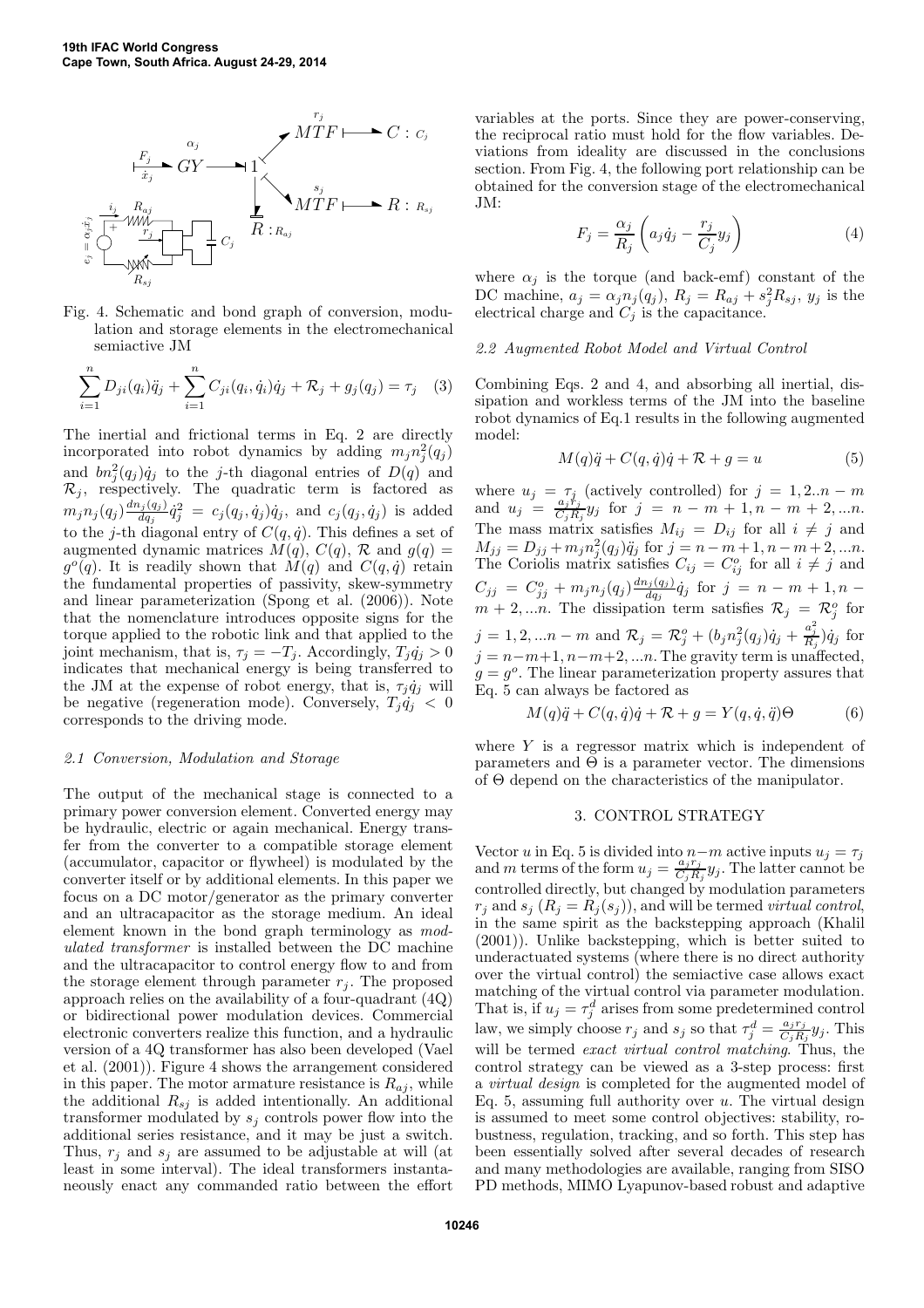controls, optimal control, neural/fuzzy control and others. The second step is the virtual control matching for the semiactive joints. The third step, discussed below, is to shape the internal dynamics that arise as a consequence of exact matching. Provided exact matching is possible, the approach offers several advantages, starting with the propagation of all properties of the virtual design (stability, robustness, tracking performance) to the final system. Also, no differentiation of the virtual control is required, as it happens with backstepping, and the characteristic "explosion of terms"(Swaroop et al. (2000)) is absent. Further, the resulting internal dynamics have a clear energy interpretation.

## *3.1 Virtual Control Matching: Electromechanical JM*

If  $\tau_j^d$  is the desired virtual control for the j-th semiactive JM, the modulation law for exact matching is simply

$$
r_j = \frac{\tau_j^d R_j}{a_j \frac{y_j}{C_j}}\tag{7}
$$

Noting that  $\frac{y_j}{C_j}$  is the capacitor voltage, this is termed the *voltage form* of the matching law. It is well-defined as long as the capacitor is not fully discharged. As with batteries, a lower voltage threshold indicates that the storage element must be recharged and operation is stopped, thus  $y_i = 0$  will not be encountered in practice. Whether  $y_i$ approaches zero, grows or oscillates around an average is discussed below. If  $\tau_j^d$  contains an explicit cancellation of the damping-like term  $\frac{a_j^2}{R_j} \dot{q}_j$ , that is,

$$
\tau_j^d = \tau_j^c + \frac{a_j^2}{R_j} \dot{q}_j \tag{8}
$$

where  $\tau_j^c$  is some designed virtual control, it can be shown that the matching law becomes

$$
r_j = -\frac{a_j}{\tau_j^c} \dot{y}_j \tag{9}
$$

which is termed the *current form* of the matching law. It becomes singular whenever the computed control crosses zero. For this reason, even when  $\tau_j^d$  is of the form of Eq. 8, the voltage form should be used.

## *3.2 Internal Dynamics and Energy Balance*

The exact matching law of Eqs. 7 and 9 do not change the number of state variables in the overall system composed of the base manipulator and joints. Each semiactive joint contributes a state variable, namely the charge in the storage element. The dynamics of this variable under exact virtual matching are of fundamental importance, since they correspond to the *internal dynamics* of the overall closed-loop system. Assuming  $\tau_j^d$  is of the form of Eq. 8, direct substitution shows that the following nonlinear differential equation holds for  $y_i$ :

$$
\frac{y_j \dot{y}_j}{C_j} = -\tau_j^c \dot{q}_j - \frac{R_j}{a_j^2} (\tau_j^c)^2 \tag{10}
$$

The term on the left hand side is an exact integral and corresponds to the rate of energy flowing into the storage element. Integration between times  $t_1$  and  $t_2$  yields the *internal energy balance* equation:

$$
\frac{y_j^2(t_2) - y_j^2(t_1)}{2C_j} = \Delta E_{sj} = -\int_{t_1}^{t_2} (\tau_j^c \dot{q}_j + \frac{R_j}{a_j^2} (\tau_j^c)^2) dt \quad (11)
$$

Further, it can be shown by that the second term under the integral sign equals the " $i^2R$ " or Joule power loss in the resistive elements of the JM. Thus,  $\Delta E_{sj}$  will be zero between any two times if the work done by the virtual control  $-\tau_j^c = T_j$  (the term "virtual work" should be avoided in this context) balances electric dissipation in the JM. Often, trajectories to be tracked are periodic. Suppose the integrand of Eq. 11 is a periodic function of time, and  $\Delta E_{sj}$  is zero over a cycle. Further, suppose  $y_j > 0$ during the cycle. Then, the semiactive joint is said to be in *self-powered operation* (SPO condition). Although the SPO condition cannot be exactly maintained in practice, it is of theoretical importance. If SPO does not hold, the capacitor will either discharge eventually, or will continue to charge until its practical operating limits are exceeded. Strictly speaking, lack of SPO indicates unbounded internal dynamics. Despite of this, it is possible to affect  $\Delta E_{si}$ by means of design choices (system parameters), control gains and even the reference trajectories in path planning problems. Two practical situations arise: i. parameters are chosen so that  $\Delta E_{s_j} < -\eta < 0$  holds, where loss rate  $\eta$  determines the period of time where the system can operate before a recharge is needed; and, ii. parameters are chosen so that  $\Delta E_{sj} > \eta > 0$  holds, with  $\eta$  dictating the time to reach a maximum allowable stored energy. In this case, an outer-loop supervisory strategy can use  $s_i$ to increase series resistance once the stored energy crosses an upper threshold, so that the energy starts to decrease. The additional series resistance is removed upon crossing a lower threshold, much like in a thermostat control system. This justifies the inclusion of the additional resistance and a modulating switch in the JM model. Note that this strategy would effectively create a hybrid system. It is well-known that unstable systems (and collections of unstable systems) can be stabilized by appropriate switching strategies. For the electromechanical JM, it is remarkable that the virtual control design step and internal energy balance equation are independent of the storage parameter  $C_i$ . This implies that  $C_i$  can be chosen independently to address desired operating time horizons and to bound  $r_j$ . Note that the use of semiactive JMs affords a much simpler and flexible approach to the control problem of robots with electrically-actuated joints than has been considered with backstepping-based methods, for instance in Su and Stepanenko (1997).

#### *3.3 SPO Condition and Linear Parameterization*

More insight into the feasibility of the SPO condition can be derived if some information is available concerning the virtual control objectives and the kind of virtual law in use. The inverse dynamics law (also known as computed torque law) used with the linear parameterization property is particularly illustrative. Let the virtual control be determined by

$$
u = Ma + C\dot{q} + \mathcal{R} + g \tag{12}
$$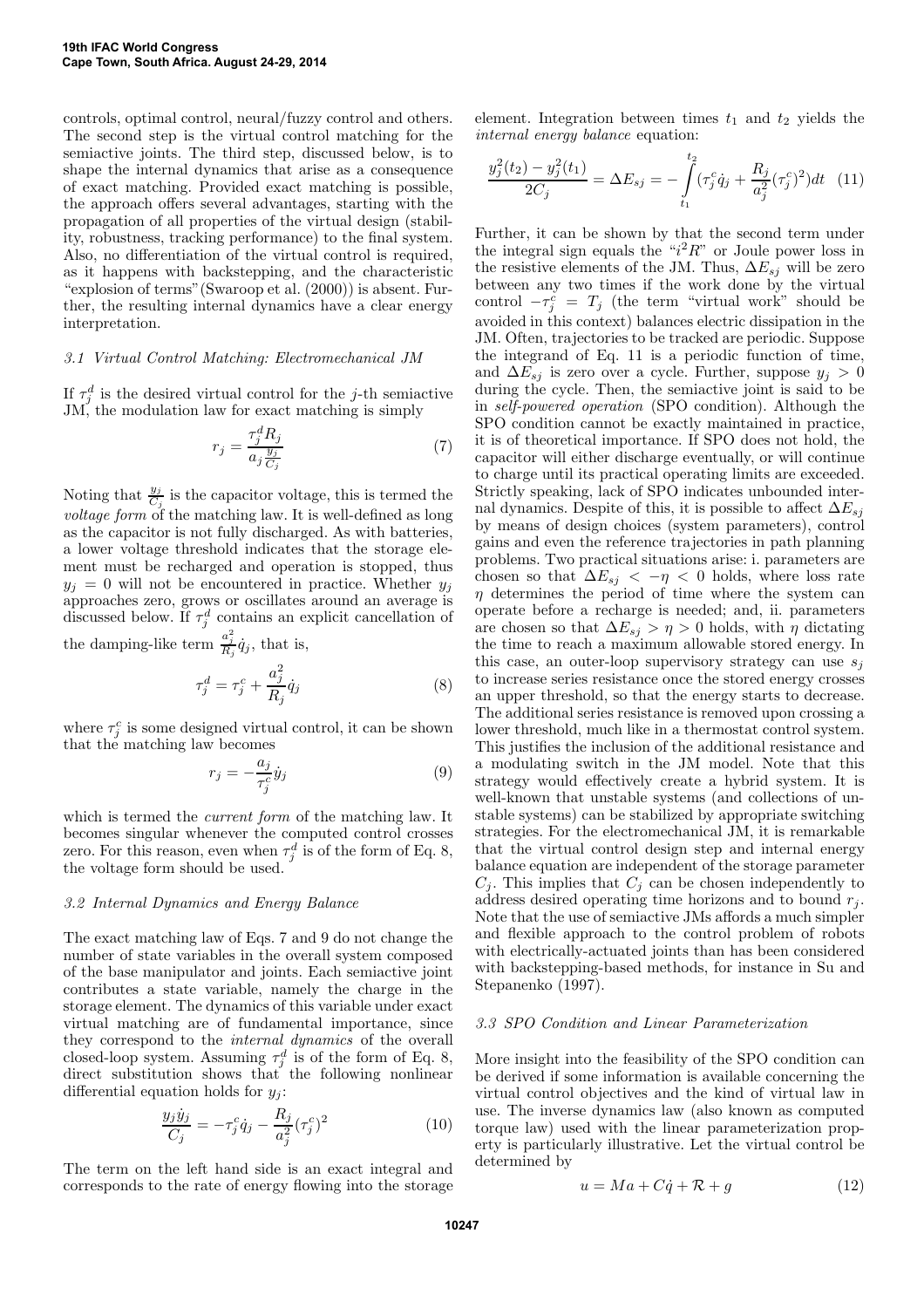where  $a = \ddot{q}^d - K_0 \tilde{q} - K_1 \dot{\tilde{q}}$  is the virtual acceleration and  $\tilde{q} = q - q^d$  is the tracking error. This feedback linearization law inverts dynamics and transforms Eq. 5 into a set of n decoupled double integrators. The virtual acceleration is chosen so that the double integrator plants track the reference trajectories. A PD law is used in this case. By the linear parameterization property, u may be expressed as

$$
u = Y_a(q, \dot{q}, a)\Theta \tag{13}
$$

where  $Y_a$  is the regressor Y with virtual accelerations in place of actual ones. If  $Y_{aj}$  denotes the j-th row of  $Y_a$  for a semiactive joint, the virtual control law has the form  $u_j = \tau_j^c = \tilde{Y}_{aj} \Theta$ . The internal energy balance equation becomes

$$
\Delta E_{sj} = -\int (Y_{aj}\Theta \dot{q}_j + \frac{R_j}{a_j^2} \Theta^T Y_{aj}^T Y_{aj} \Theta) dt \tag{14}
$$

Note that the above equation is quadratic in parameters, which represents an advantage when concurrent optimal design and control problems are considered. Many control laws, including inverse dynamics under nominal conditions, will lead to asymptotic tracking of trajectories. Then,  $Y_{aj}$  will converge to  $Y_{jd} = Y_j(q^d, \dot{q}^d, \ddot{q}^d)$ , since  $\ddot{q}$  will approach zero. This observation motivates another selfpowered operation condition, termed *ideal* SPO, or ISPO:

$$
0 = \Delta E_{sj} = -\int (Y_{jd}\Theta \dot{q}_j^d + \frac{R_j}{a_j^2} \Theta^T Y_{jd}^T Y_{jd} \Theta) dt \qquad (15)
$$

The ISPO condition reflects the structure of the system and is independent of the control input, but may hold for some trajectories and not for others.

## *3.4 External Energy Balance*

The energy balance of Eq. 11 is JM-centric. The amount of work required from the active joints to maintain SPO is of importance, particularly in prosthetics. In a humanprosthesis system, active joints are functional human joints, and its is important that a prosthesis does not require an excessive amount of power from its wearer. A somewhat long derivation shows that the work of the active joints is given by

$$
W_{ACT} = \sum_{j=1}^{j=n-m} \int \tau_j \dot{q}_j dt =
$$
\n
$$
\sum_{j=n-m+1}^{j=n} \int \Delta E_{sj} dt + \Delta E_m^T + \sigma_m^T + \sum_{j=n-m+1}^{j=n} \int \frac{R_j}{a_j^2} (\tau_j^c)^d dt
$$
\n(16)

where  $\Delta E_{\text{m}}^{T}$  is the change in total (robot+JMs) mechanical energy,  $\sigma_m^T$  is the total mechanical energy dissipation (friction work) and the last term equals  $\sigma_e^T$ , the total Joule loss in the JM resistors. This equation only confirms the conservation of energy law, but is useful to compute  $W_{ACT}$ .

#### 4. EXAMPLE

As an example, consider a 3-link robot with a prismaticrevolute-revolute joint configuration, as shown in Figure 5.



Fig. 5. Schematic of 3-dof Prosthesis Test Robot

The model is a simplification of an actual prosthesistesting machine (Richter and Simon (2014)), where the vertical axis emulates human hip oscillations, and two rotational axes emulate the thigh and the knee. Aboveknee prosthesis prototypes are attached to the machine and hip and thigh reference trajectories are tracked by a control system, as the prosthesis walks on a built-in treadmill. The performance of the prosthetic knee and its control system are then evaluated. In this example, we consider the first two joints to be actively-controlled, while a semiactive electromechanical JM is used for the knee. Actuator dynamics have been omitted for the two active joints for simplicity, assuming that direct force/torque control inputs are applied. The inertial and friction constants of the active joints in the simulation include actuator contributions, however. The ultracapacitor has  $C_3 = 500$ F and is rated at 16V. No external force is considered in this example. Following the coordinate system shown in Figure 5, the augmented robotic equations of Eq. 1 can be linearly parameterized as

$$
M\ddot{q} + C\dot{q} + g + \mathcal{R} = Y(q, \dot{q}, \ddot{q})\Theta = u
$$

where the regressor and parameter vector are shown in the appendix, along with parameter values. Note that all JM friction and inertia terms are reflected in the augmented model. The first  $2$  components of  $u$  are the active control force and torque, and the third is the virtual input  $a_3r_3y_3/(R_3C_3)$ . Inverse dynamics is used for the virtual design, with gains  $K_0 = diag(2,3,5)$  and  $K_1 = diag(1,5,5)$ . Parameters were set to correspond to the actual machine, while values for JM parameters are within the ranges of commercially-available devices. Two values of the gear ratio  $n_3$  were chosen for the simulation study, showing positive and negative  $\Delta E_{s3}$  trends. Figure 6 shows the three tracking reference trajectories reflecting normal human walking (van den Bogert et al. (2012)). These trajectories are periodic. For the parameters used in the study, self-powered operation of the semiactive joint holds at  $n_3 = 23.26$ . A plot of  $\Delta E_{s3}$  based on Eq. 15 is shown. Note that the average energy in a cycle is zero. Figure 7 shows the tracking errors, which are the same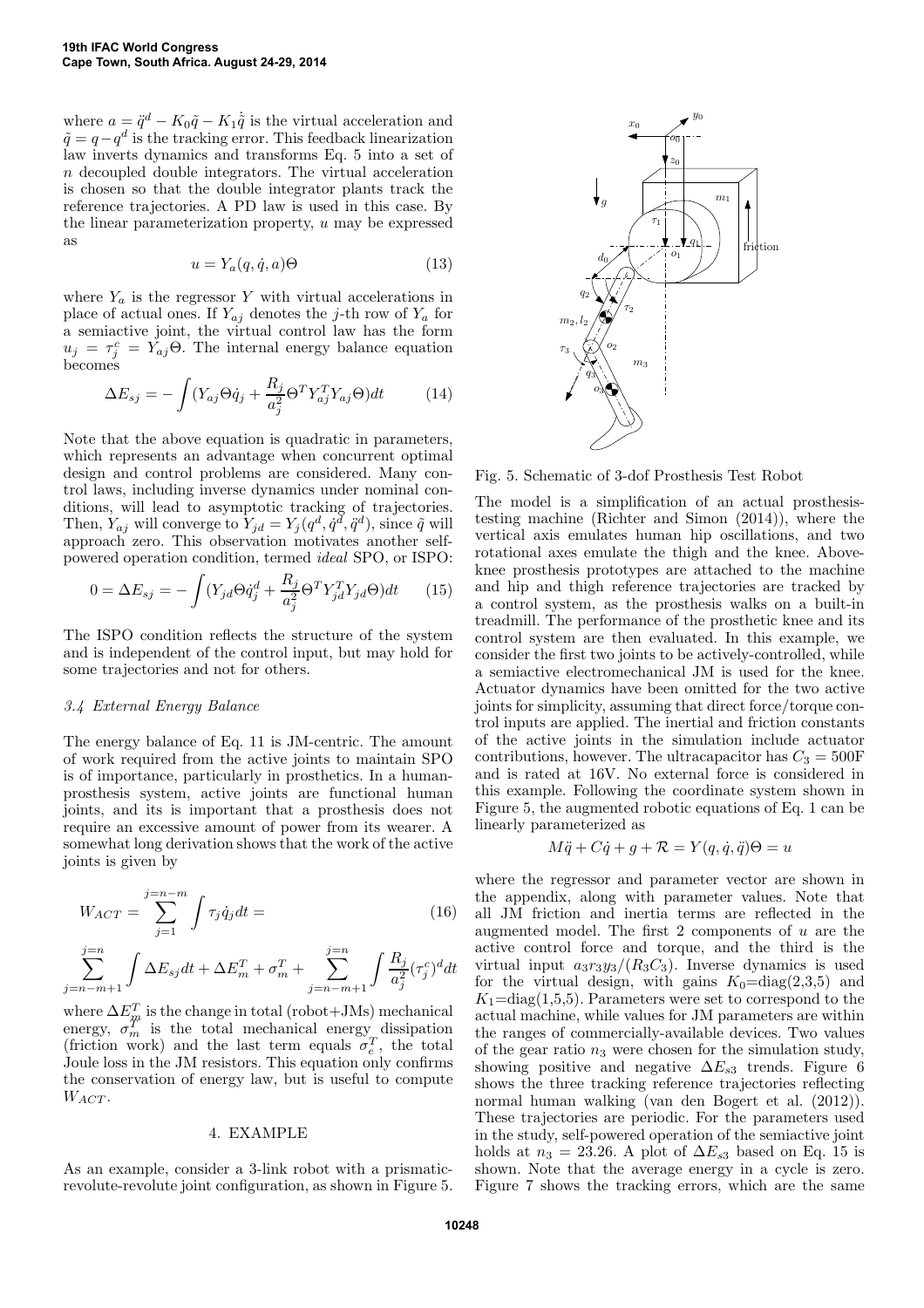regardless of  $n_3$  due to the exact virtual control matching and inverse dynamics. Modulating parameter  $r_3$ , however, varies according to  $n_3$ . Note that it remains bounded and that negative and positive values are used. Figure 8 shows the control input histories. Active control histories are the same regardless of  $n_3$ , however  $u_3$  differs, since it cancels JM reflected damping, which depends on  $n_3$ . The capacitor voltage is also shown, displaying a slow charging trend for  $n_3$  above the self-powered value and a slow discharging trend for  $n_3$  below this value. Note that the work done by the active inputs is the same regardless of  $n_3$ , since control forces are the same and asymptotic tracking of the same reference velocities is achieved. Because of this, mechanical dissipation is also equal. Finally, the change of total mechanical energy in a cycle is zero. How is it then possible that in one case the capacitor accumulates charge? As shown in Table 1, the electric dissipation is smaller for  $n_3 = 30$ . In an actual design problem, if a positive  $\Delta E_{s3}$ 

Table 1. Energy Balance Figures (Joules)

| $n_3$ | $W_{ACT}$ | $\Delta E_{s3}$ | $\sigma_m^T$ |         | $\Delta E_m^T$ |
|-------|-----------|-----------------|--------------|---------|----------------|
| 20    | 65.666    | -5.6136         | 50.6722      | 20.5989 | 0.0091         |
| 30    | 65.666    | 5.8303          | 50.6722      | 9.1551  | 0.0091         |

"trim" occurs for the nominal trajectories and expected external forces, an outer supervisory loop that adds series resistance can be used. If the opposite occurs, the capacitor must be sized to provide the desired semiactive operation time. The results of this paper can be used to predict the discharge time.

## 5. REMARKS

The semiactive JM hardware presented here is also capable of operating in active mode. That is, the capacitor can be placed offline and the converter fed by an external source such as a battery. The virtual control law is then enforced as done traditionally, via motor voltage or current commands and the modulation portion is deactivated. Switching a JM from active to semiactive mode would be governed by a high-level supervisory strategy determined from optimality criteria and constraints pertaining to the particular case. The conversion and modulation elements considered for the JMs were modeled as power-neutral, proportional and devoid of dynamics. The first two restrictions are not difficult to handle, as additional resistance can be used to model non-ideal conversion efficiency and static nonlinearity may be inverted. First-order models were used for the JMs, which makes exact virtual matching rather simple. Several factors can bring additional dynamics, such as motor inductance or modulating element dynamics. If the states of the JM are measurable and available for feedback, it seems possible to find appropriate matching laws for higher-order JM models, but this requires further study. The analysis shows some similarities with AC circuits, where resistive power (typically stated in W) plays the role of dissipation, and reactive power (typically stated in VA) plays the role of stored energy flow. Of course, in regenerative systems one wants to minimize dissipation, but dissipation may also be necessary to achieve accurate tracking, as the example shows. The additional resistance was placed in series, but a parallel arrangement or other topologies can be considered under the same framework. Electric charge transfer between the

Trajectories and Stored Energy: At Self−Powered Condition



Fig. 6. Simulation results: Reference trajectories and ISPO condition.



Fig. 7. Simulation results: Tracking errors and modulation parameter



Fig. 8. Simulation results: Control inputs and capacitor voltage